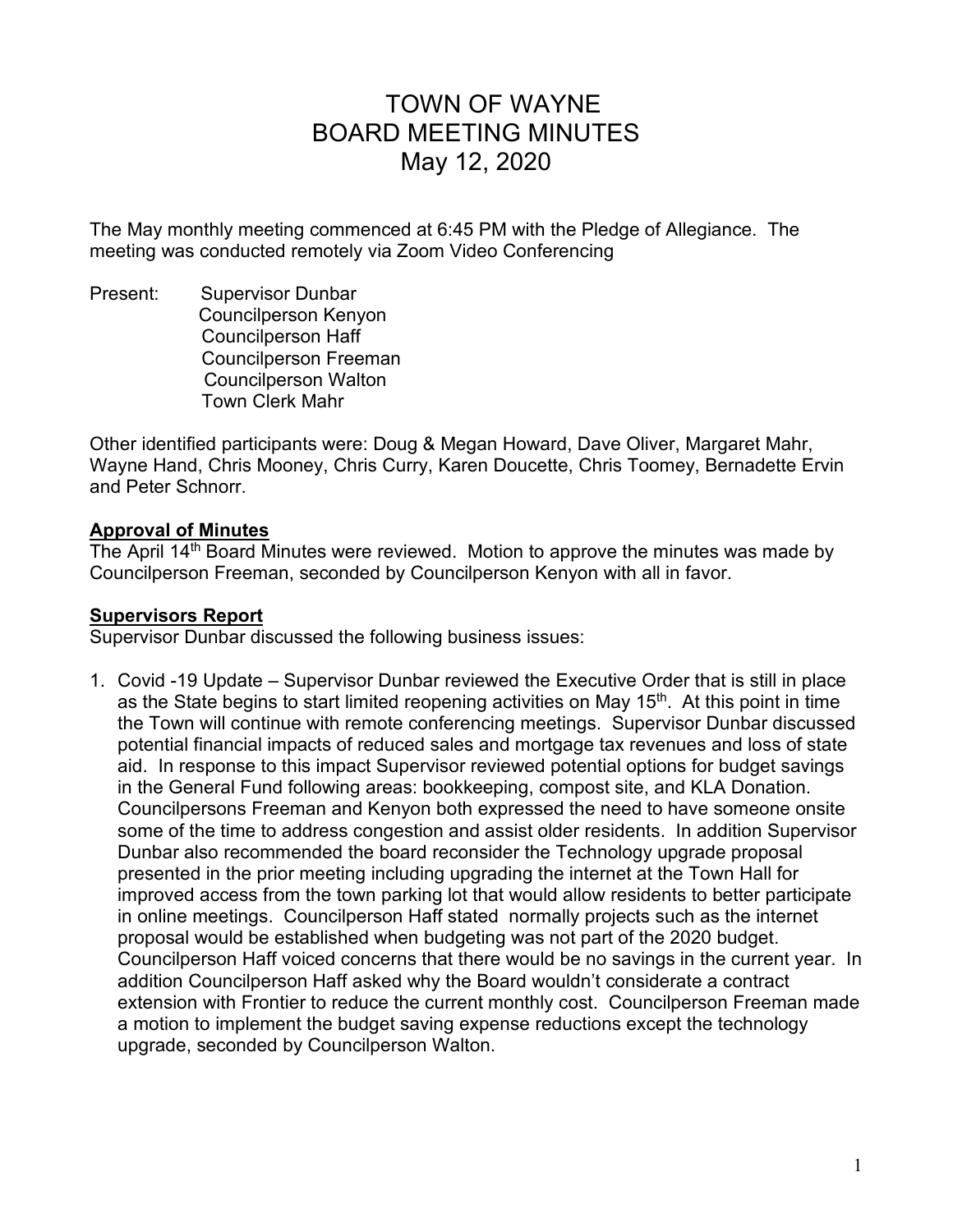Liz Kenyon – No John Walton – Yes Michael Haff – Yes Shona Freeman – Yes Tom Dunbar – Yes

- 2. Re-Assessment Update Supervisor Dunbar briefly reviewed the status of the reevaluation of Town properties. The Board of Assessment Review (BAR) is scheduled for Wednesday May  $27<sup>th</sup>$ . The overall Assessment has increased by 13.3%. This increase could equate to a lower tax rate per thousand for the Town tax payers. The revaluation is independent of the Town budget and the Town Board has no input to the process. A further discussion briefly ensued clarifying the Tax Levy and how it relates to the budget.
- 3. Union Negotiation At 7:46 Supervisor Dunbar made a motion to enter into Executive Session to discuss contract financials status. The motion was seconded by Councilperson Freeman with all in favor. Motion to come out of Executive session with the action item to continue the union negotiations was made at 8:20 by Councilperson Freeman and seconded by Councilperson Kenyon with all in favor.
- 4. NYSEG Hydro Property Supervisor Dunbar reviewed a meeting he had with Finger Lakes museum regarding their school transformation and potential assistance in preserving the Hydro story from a historical perspective. Development of a complete plan, ahead of time, needs to be accomplished to address concerns and interests of the residents and landowners.
- 5. Digital Banking Supervisor Dunbar discussed the conversion to digital banking project that Five-Star banking is undertaking which will expand and make more flexible the services they offer. The implementation should improve the Town's ability to do more financial analysis.

The supervisor's report and spending year to date comparison charts for April were reviewed. Supervisor Dunbar noted that the Town has not received a NYSEG bill for the Keuka Lighting District since February. This is somehow related to the switch the LED lighting. Supervisor Dunbar to follow up with NYSEG. Councilperson Haff expressed some concerns over the percentage of spending year to date for attorney fees and for the building and grounds accounts. Supervisor Dunbar stated that past accounting practices on where expenses were appropriately booked has partially caused this issue. Motion to approve the Monthly Supervisor's Report was made by Councilperson Kenyon and seconded by Councilperson Freeman with all in favor.

# **Clerks Report**

The Clerk's monthly report for April 2020 was presented with no discussion. Motion to approve the Clerk's Report was made by Councilperson Kenyon and seconded by Councilperson Haff with all in favor.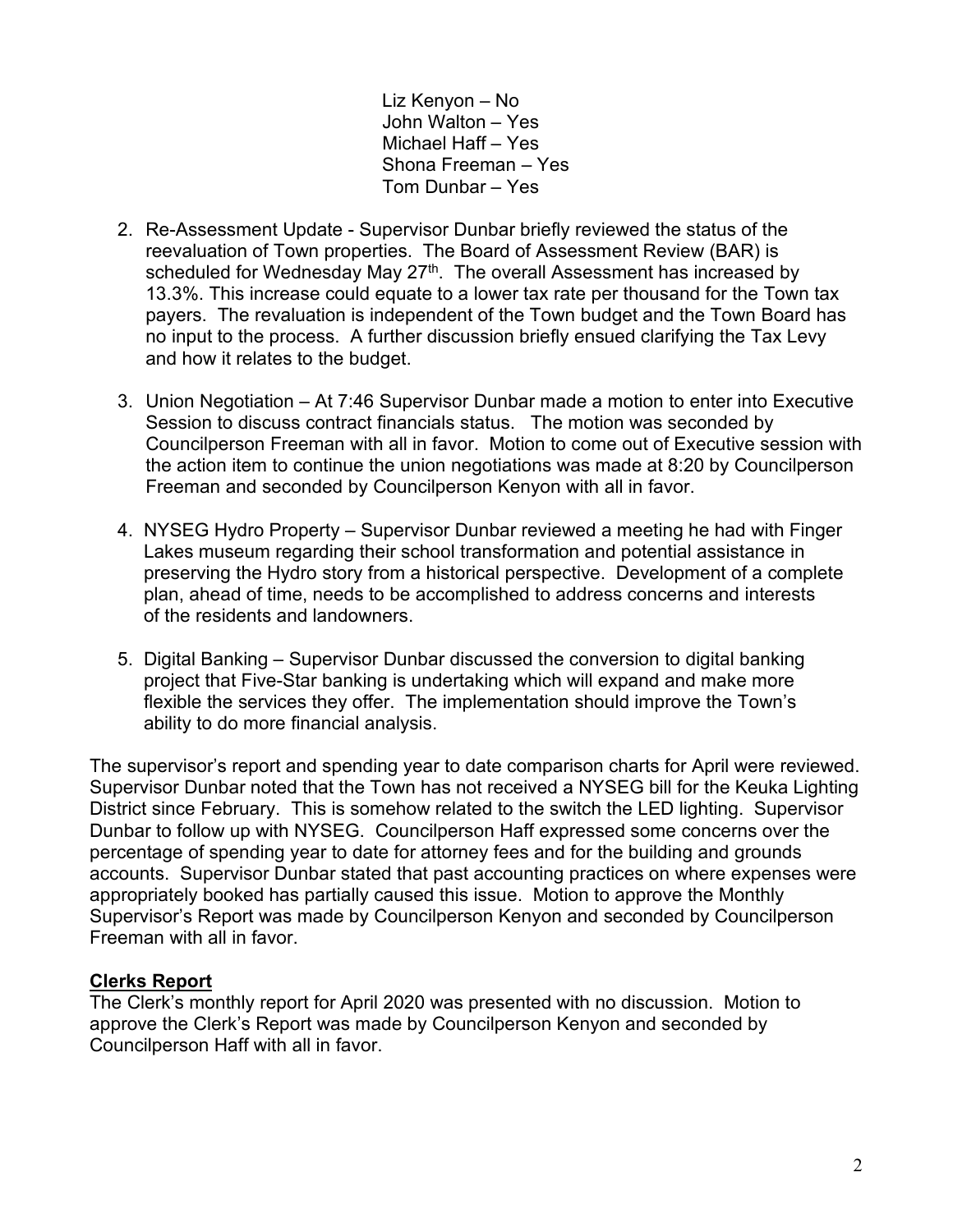Abstract 5 Vouchers submitted were broken down by:

| • General Account | Vouchers 102 - 121 | \$17,651.83 |
|-------------------|--------------------|-------------|
| • Highway Account | Vouchers 42 - 58   | \$26,263.57 |

Abstract 5 vouchers were discussed. Supervisor Dunbar reviewed the process for utilizing a credit card with Five Star bank for pre-paying expenses. Clerk Mahr stated that per The Association of Towns, Town Law 118 subsection 2.0 describes the only prepays that can be authorized should only be for postage, utilities, freight and express mail charges. Supervisor Dunbar stated he would prepare a list of what other items may be considered by the Board for prepays and provide it at the June Board Meeting.

Councilperson Haff asked for clarification on the Highway vouchers for equipment maintenance. Highway Superintendent Howard provided some background on the expenses.

The Harter Secrest legal voucher was reviewed. Supervisor Dunbar provided clarification over what the new line items were for parking. At 9:00 pm Supervisor Dunbar asked for a motion that the Board move into Executive Session to discuss a personnel issue with regards to the "hostile work environment" line item on one of the invoices. The motion was made by Councilperson Kenyon and seconded by Councilperson Walton with all in favor except Supervisor Dunbar. At 9:11 a motion was made from Councilperson Kenyon and seconded by Councilperson Haff, with all in favor, to return from executive session with no action item to be taken. There was no additional information provided on the Hydro Plant and Records Retention line items so the Board reiterated not paying for the services until receiving further clarification and output from Harter Secrest. Councilperson Haff also questioned if there were potential duplicate charges for the Records Retention that were paid in February.

A further discussion was held over the obtaining and use of the credit card established at Five Star Bank. Supervisor Dunbar stated it was established to simplify the making of prepays and that he, as Chief Financial Officer, could set up such an account. Councilperson Kenyon asked if the card could be used for other expenses without prior board approval. Supervisor Dunbar acknowledged it could. Councilperson Walton suggest this be a tabled for a future discussion. Councilpersons Haff and Freeman suggested the discussion should be part of the town's procurement policy which still needs to be finalized. Councilperson Kenyon brought up the possibility of holding a Board Training workshop to address issues such as this. Supervisor Dunbar countered that an agenda and a cost for such a session needs to be defined. Councilperson Freeman volunteered to contact Harter Secrest to obtain this information and present it at the June Board Meeting.

Motion to approve vouchers subject to the voucher changes on the Harter Secrest invoice was made by Councilperson Haff and seconded by Councilperson Kenyon. The voting was as follows:

| <b>Councilperson Haff</b>    | Yes |
|------------------------------|-----|
| <b>Councilperson Walton</b>  | Yes |
| <b>Councilperson Freeman</b> | Yes |
| <b>Councilperson Kenyon</b>  | Yes |
| <b>Supervisor Dunbar</b>     | Nο  |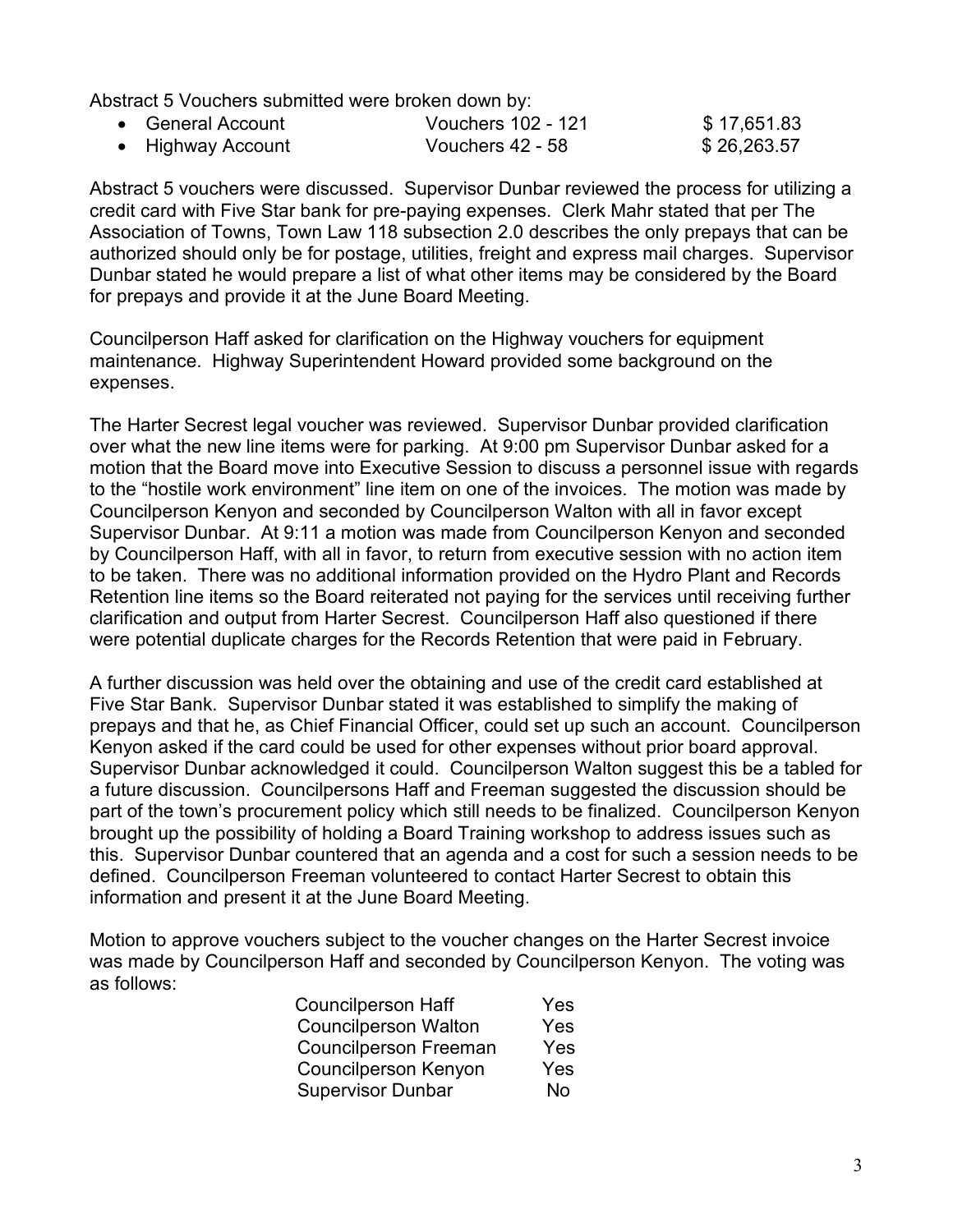# **Tax Update**

Clerk Mahr presented the final 2020 property tax collections figures. \$2,445,820.40 has been collected of which includes \$3,264.15 in penalties. \$76,910.30 remain uncollected representing 63 properties. This figure is approximately \$50,000 less than the uncollected amounts in both 2018 & 2019.

# **Assessor**

Supervisor Dunbar reviewed letter sent to Board form Assessor Oliver on the revaluation.

# **Justice Report**

No report.

# **Highway Superintendent Report**

Highway Superintendent Doug Howard discussed journal activities for the month of April primarily with regards to road sweeps. 906.9 gallons of fuel was used. The playground area is currently closed due to the Covid-19 crisis. The boat launch was closed but has now been reopened. The first phase of the Coryell road project will start soon. The Compost site will open May 22<sup>nd</sup>. Cameras will be the primary form of monitoring initially. Supervisor Dunbar and Superintendent Howard will work out a schedule for opening and closing the site.

#### . **Code & Zoning Officer**

Review of monthly report was presented with no discussion. A property maintenance local needs to be put in place to allow the Town to enforce misuse and mismanagement of properties. Supervisor Dunbar to circulate the previous draft made on this law in 2016.

The Zoning Board Meeting minutes from November have been approved. There was no Planning Board held this month so the January meeting minutes remain in draft mode.

# **Watershed**

No report.

# **Dog Control Officer**

The monthly report was reviewed with no discussion. Dog Control Officer Howard stated the updated proposed Dog Laws for the Town still have to be sent to Harter Secrest for review.

# **History**

No monthly report.

# **Web Statistics**

Review of monthly report was presented with no discussion.

# **Public Comments**

Mr. Peter Schnorr asked if the Board Members had done any work on the Hydro plant project. Councilperson Kenyon stated she had not. Councilpersons Freeman and Walton responded there are no immediate next steps for the project.

Ms. Karen Doucette stated she has had issues utilizing the town website for making contact via email. Supervisor Dunbar responded there is an interface issue with the upgraded